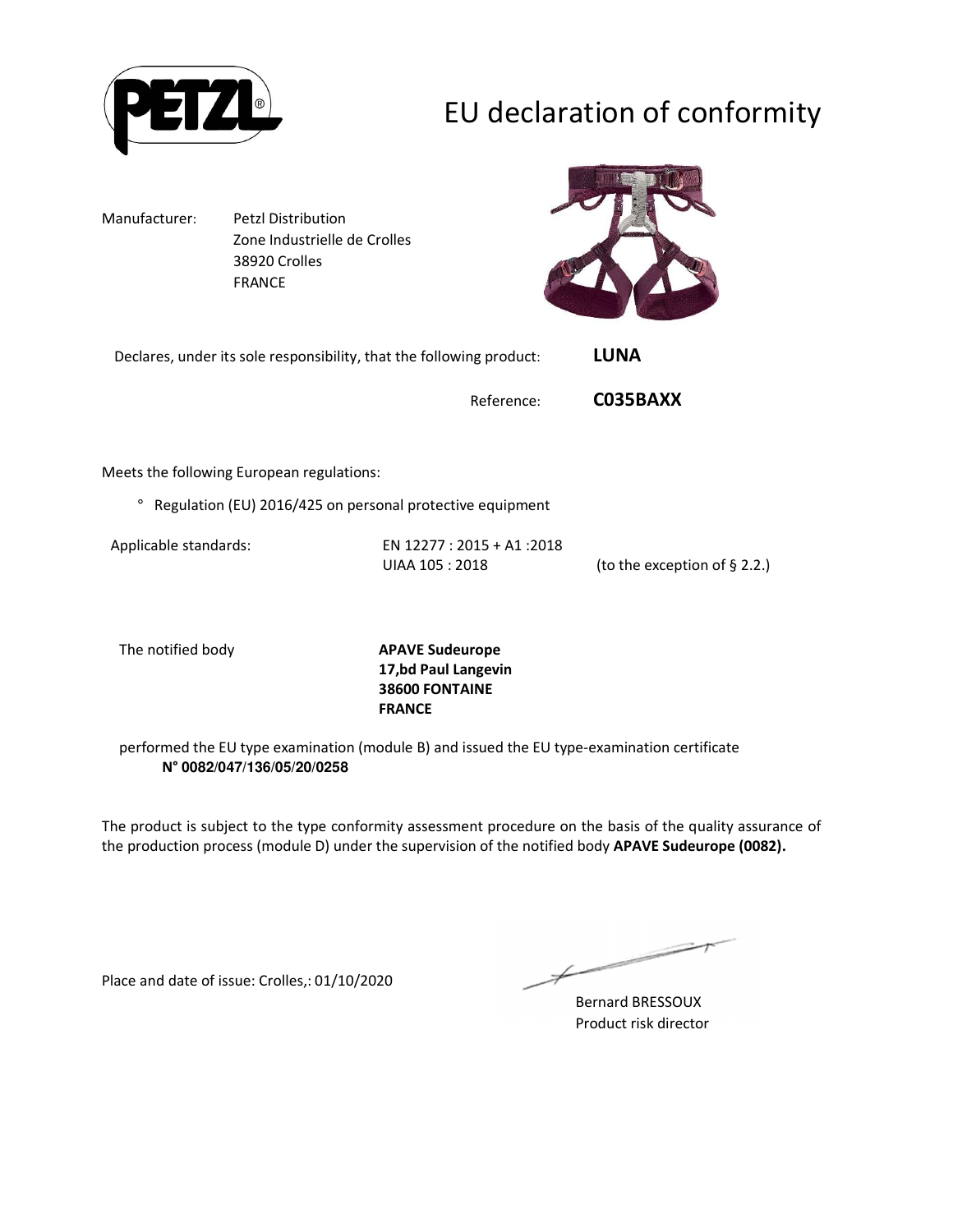

# Déclaration UE de conformité

Le fabricant: Petzl Distribution Zone Industrielle de Crolles 38920 Crolles FRANCE



Déclare sous sa seule responsabilité que le produit suivant: **LUNA** 

Référence: **C035BAXX**

Est conforme aux réglementations européennes suivantes:

° Règlement (UE) 2016/425 relatif aux équipements de protection individuelle.

Normes appliquées: EN 12277 : 2015 + A1 :2018 UIAA 105 : 2018 (to the exception of § 2.2.)

L'organisme notifié **APAVE Sudeurope**

**17,bd Paul Langevin 38600 FONTAINE FRANCE**

a effectué l'examen UE de type (module B) et a établi l'attestation d'examen UE de type **N° 0082/047/136/05/20/0258**

Le produit est soumis à la procédure d'évaluation de la conformité au type sur la base de l'assurance de la qualité du mode de production (module D) sous la surveillance de l'organisme notifié **APAVE Sudeurope (0082).**

Date et lieu d'établissement: Crolles,: 01/10/2020

Bernard BRESSOUX Directeur risque produit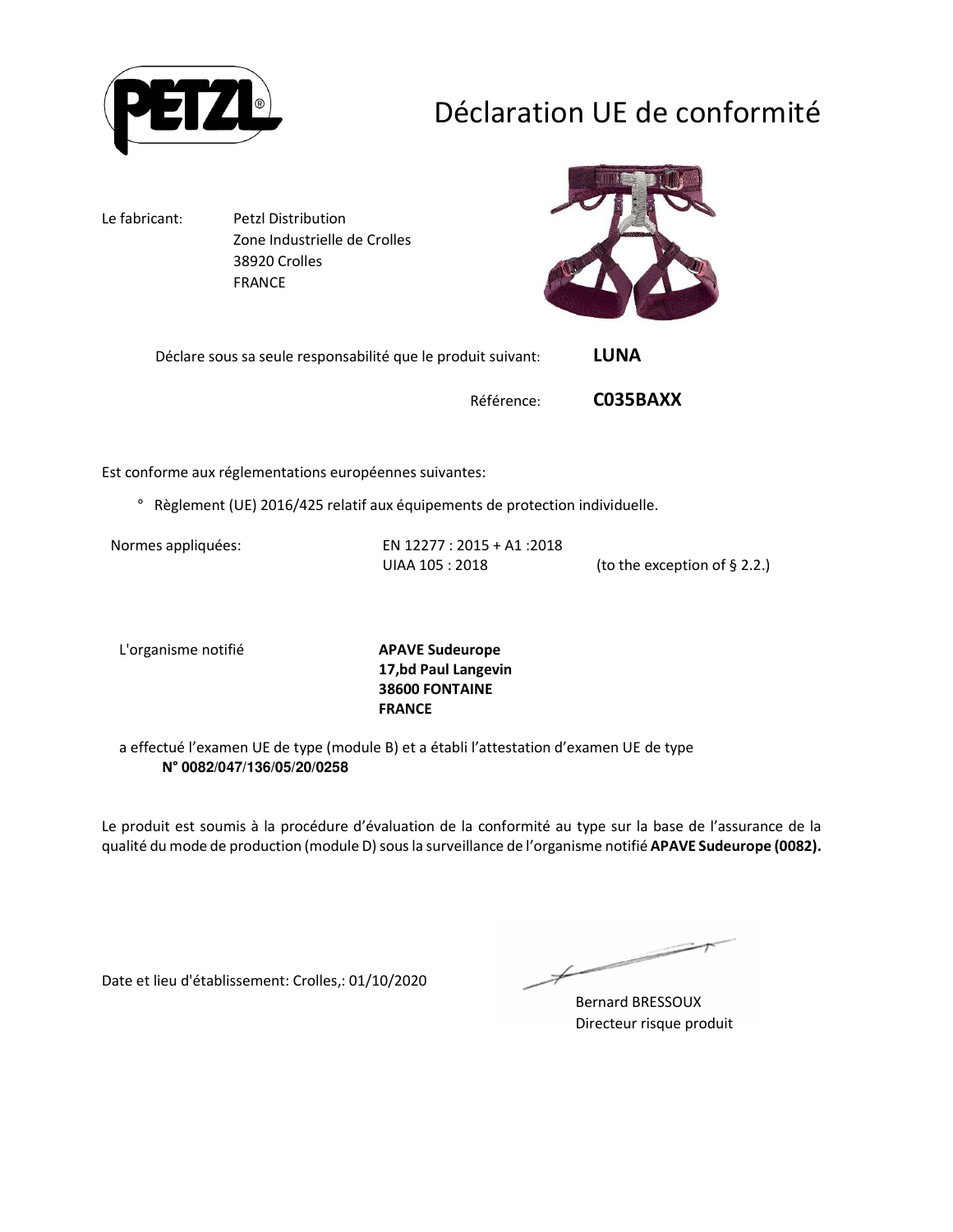

## EU-Konformitätserklärung

Der Hersteller: Petzl Distribution Zone Industrielle de Crolles 38920 Crolles FRANCE



| Erklärt in alleiniger Verantwortung, dass folgendes Produkt: | LUNA |
|--------------------------------------------------------------|------|
|--------------------------------------------------------------|------|

Referenz: **C035BAXX**

Folgende europäische Vorschriften erfüllt:

° Verordnung (EU) 2016/425 über persönliche Schutzausrüstungen

Angewandte Normen: EN 12277 : 2015 + A1 :2018 UIAA 105 : 2018 (to the exception of § 2.2.)

Die benannte Stelle **APAVE Sudeurope**

**17,bd Paul Langevin 38600 FONTAINE FRANCE**

hat die EU-Baumusterprüfung (Modul B) durchgeführt und die EU-Baumusterprüfbescheinigung ausgestellt **N° 0082/047/136/05/20/0258**

Das Produkt wird dem Bewertungsverfahren hinsichtlich der Konformität mit dem Baumuster auf der Grundlage einer Qualitätssicherung bezogen auf den Produktionsprozess (Modul D) unter Aufsicht der benannten Stelle unterzogen **APAVE Sudeurope (0082).**

Ort und Datum der Ausstellung: Crolles,: 01/10/2020

∠

Bernard BRESSOUX Leiter Produktrisiko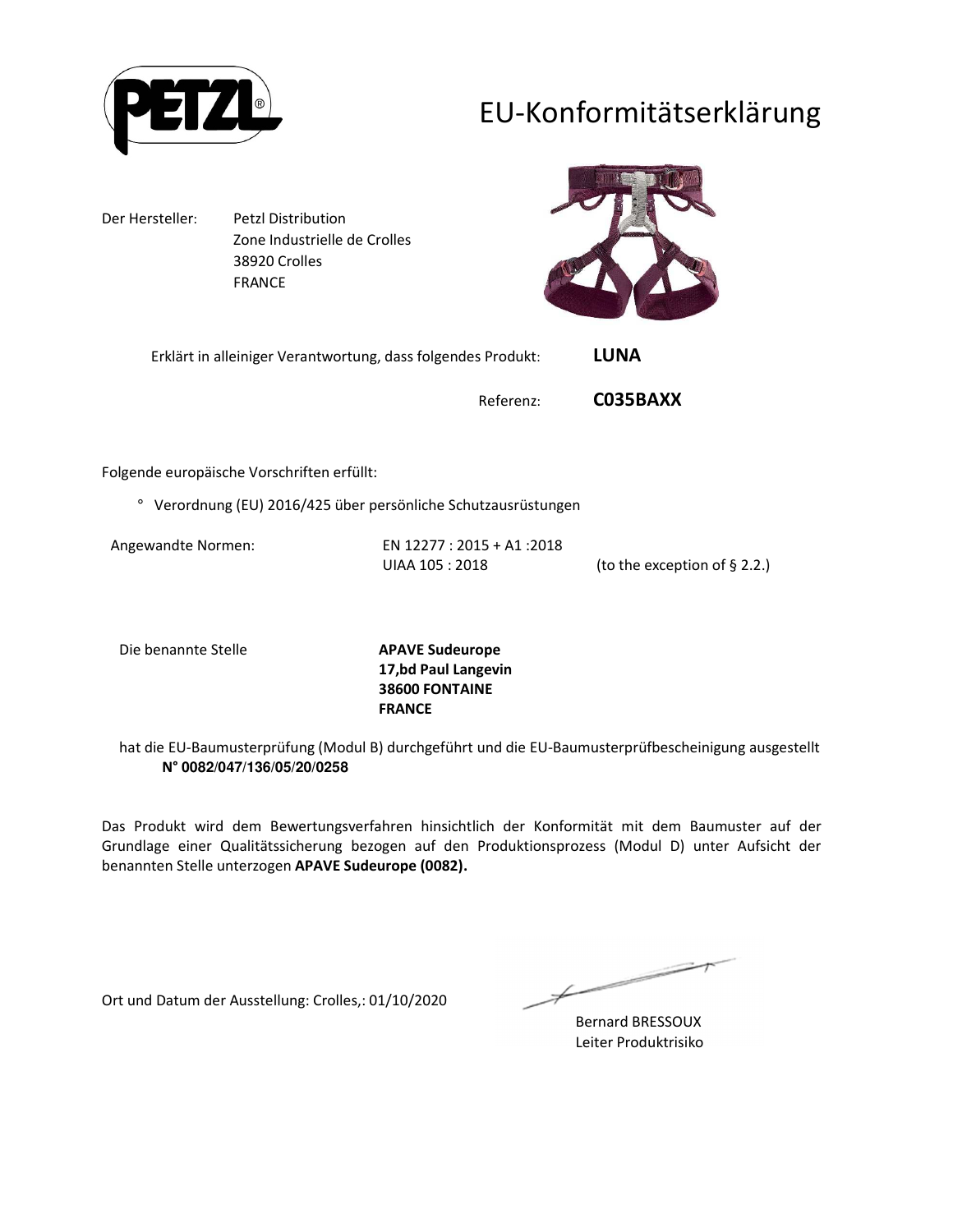

# Dichiarazione di conformità UE

Il fabbricante: Petzl Distribution Zone Industrielle de Crolles 38920 Crolles FRANCE



Dichiara sotto la sua esclusiva responsabilità che il seguente prodotto: **LUNA** 

Codice: **C035BAXX**

È conforme alle seguenti normative europee:

° Regolamento (UE) 2016/425 sui dispositivi di protezione individuale

Norme applicate: EN 12277 : 2015 + A1 :2018 UIAA 105 : 2018 (to the exception of § 2.2.)

L'organismo notificato **APAVE Sudeurope**

**17,bd Paul Langevin 38600 FONTAINE FRANCE**

ha svolto l'esame UE del tipo (modulo B) e ha rilasciato il certificato di esame UE del tipo **N° 0082/047/136/05/20/0258**

Il prodotto è oggetto della procedura di valutazione della conformità al tipo basata sulla garanzia di qualità del processo di produzione (modulo D) sotto la sorveglianza dell'organismo notificato **APAVE Sudeurope (0082).**

Luogo e data del rilascio: Crolles,: 01/10/2020

Bernard BRESSOUX Direttore del rischio di prodotto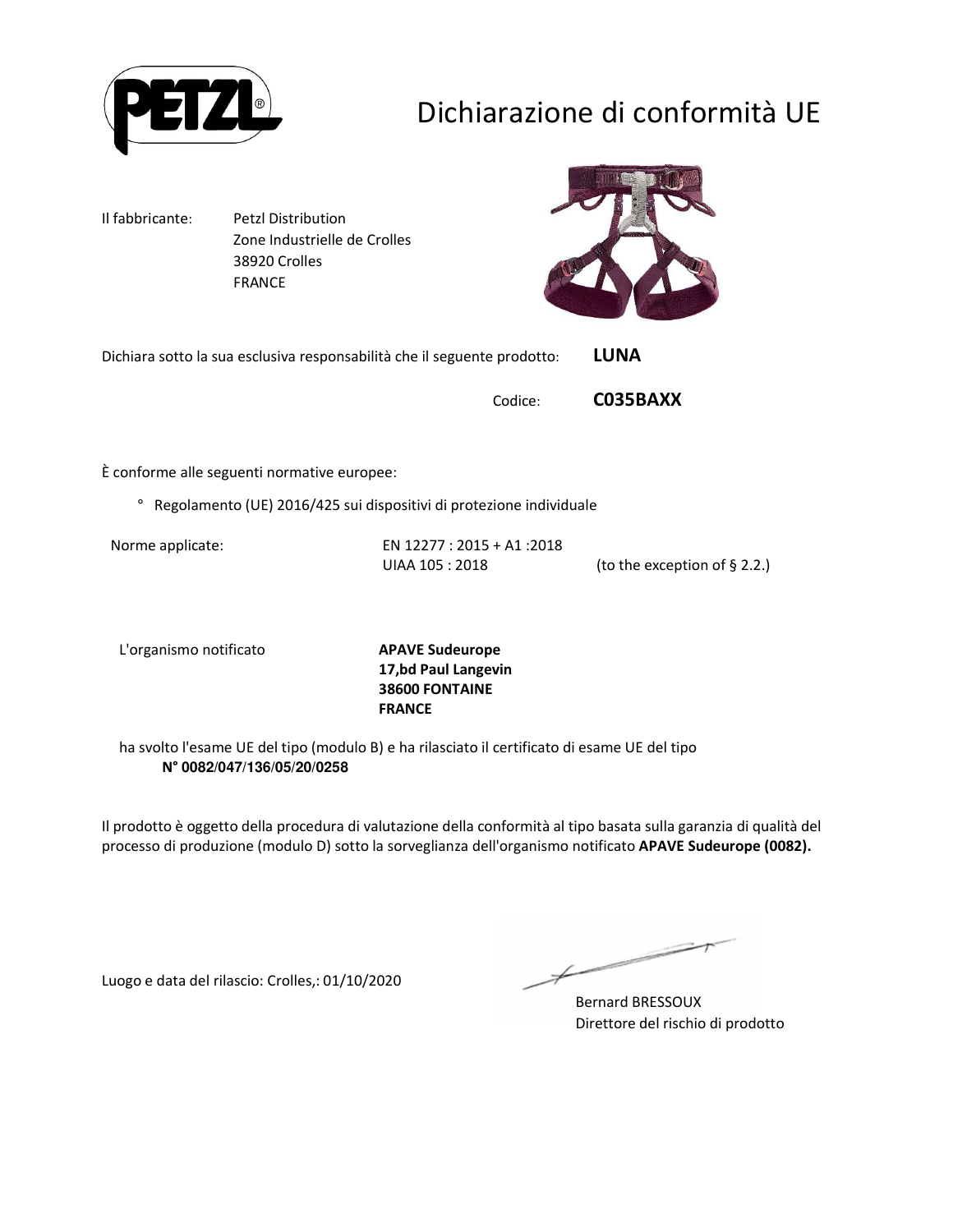

# Declaración de conformidad UE

El fabricante: Petzl Distribution Zone Industrielle de Crolles 38920 Crolles FRANCE



Declara bajo su única responsabilidad que el producto siguiente: **LUNA** 

Referencia: **C035BAXX**

Es conforme con la siguiente legislación europea:

° Reglamento (UE) 2016/425 relativo a los equipos de protección individual

Normas aplicadas: EN 12277 : 2015 + A1 :2018 UIAA 105 : 2018 (to the exception of § 2.2.)

El organismo notificado **APAVE Sudeurope**

**17,bd Paul Langevin 38600 FONTAINE FRANCE**

ha efectuado el examen UE de tipo (módulo B) y ha expedido el certificado de examen UE de tipo **N° 0082/047/136/05/20/0258**

El producto está sometido al procedimiento de evaluación de la conformidad con el tipo basada en el aseguramiento de la calidad del proceso de producción (módulo D) bajo la supervisión del organismo notificado **APAVE Sudeurope (0082).**

Lugar y fecha de emisión: Crolles,: 01/10/2020

 $\not\leftharpoondown$ 

Bernard BRESSOUX Director del riesgo del producto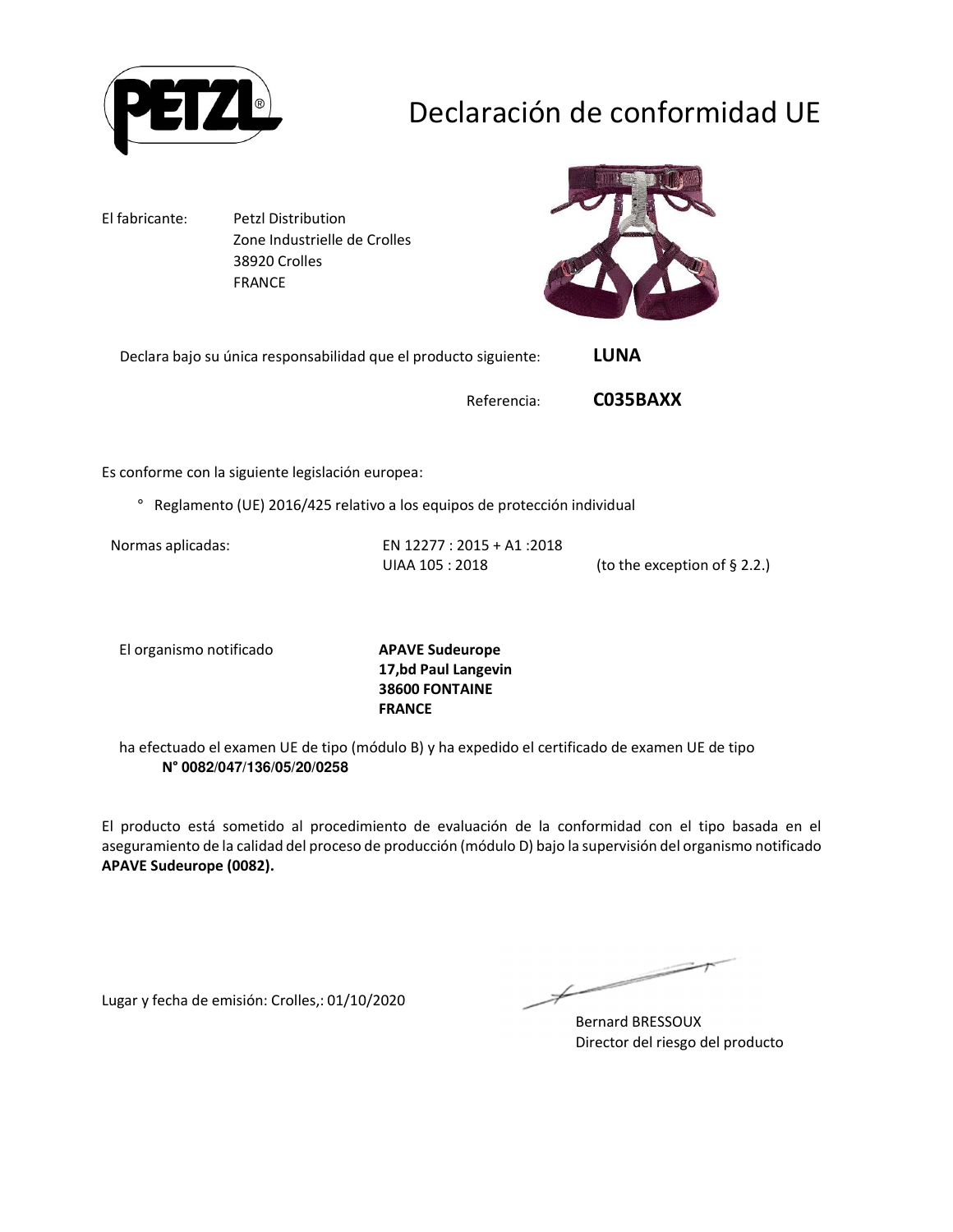

# Declaração UE de conformidade

O Fabricante: Petzl Distribution Zone Industrielle de Crolles 38920 Crolles FRANCE



Declara sob sua exclusiva responsabilidade que o seguinte produto: **LUNA** 

Referência: **C035BAXX**

Está em conformidade com a legislação europeia seguinte:

° Regulamento (UE) 2016/425 relativo aos equipamentos de proteção individual

Normas aplicadas: EN 12277 : 2015 + A1 :2018 UIAA 105 : 2018 (to the exception of § 2.2.)

O organismo notificado **APAVE Sudeurope**

**17,bd Paul Langevin 38600 FONTAINE FRANCE**

efectuou o exame UE de tipo (módulo B) e estabeleceu o certificado de exame UE de tipo **N° 0082/047/136/05/20/0258**

O produto é submetido ao procedimento de avaliação da conformidade com o tipo baseada na garantia da qualidade do processo de produção (módulo D) sob a vigilância do organismo notificado **APAVE Sudeurope (0082).**

Local e data de emissão: Crolles,: 01/10/2020

 $\not\leftharpoondown$ 

Bernard BRESSOUX Diretor de risco de produto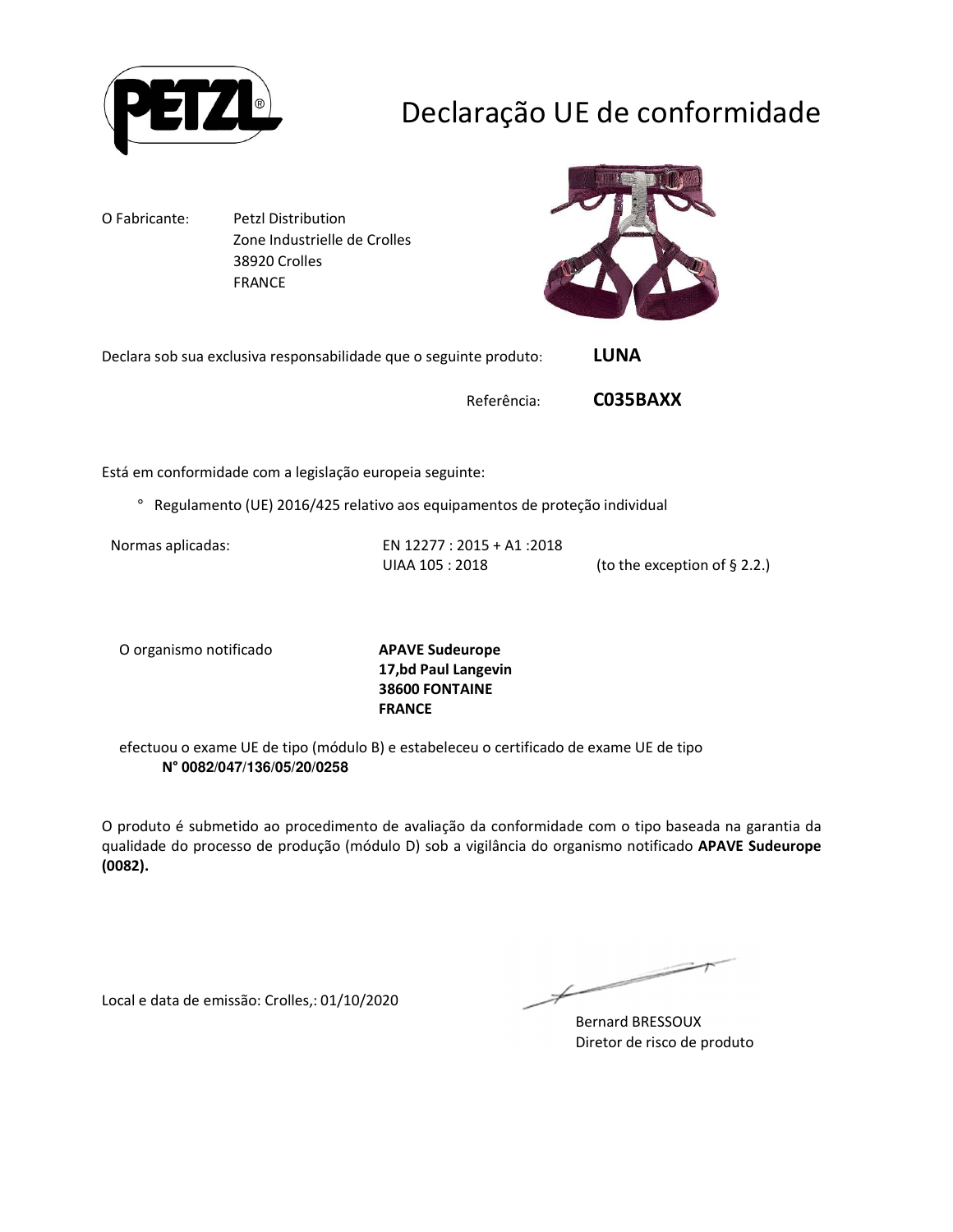

## EU-conformiteitsverklaring

Fabrikant: Petzl Distribution Zone Industrielle de Crolles 38920 Crolles FRANCE



Verklaart op eigen verantwoording dat het volgende product: **LUNA** 

Referentie: **C035BAXX**

Voldoet aan de volgende Europese bepalingen:

° Verordening (EU) 2016/425 betreffende persoonlijke beschergsmiddelen

Toegepaste normen: EN 12277 : 2015 + A1 :2018 UIAA 105 : 2018 (to the exception of § 2.2.)

De aangemelde instantie **APAVE Sudeurope**

**17,bd Paul Langevin 38600 FONTAINE FRANCE**

heeft het EU-typeonderzoek (module B) verricht en het certificaat van het EU-typeonderzoek afgegeven **N° 0082/047/136/05/20/0258**

Het product is onderworpen aan de conformiteitsbeoordelingsprocedure aangaande de conformiteit met het type op basis van kwaliteitsborging van het productieproces (module D) onder toezicht van de aangemelde instantie **APAVE Sudeurope (0082).**

Plaats en datum van afgifte: Crolles,: 01/10/2020

 $\not\leftharpoondown$ 

Bernard BRESSOUX Directeur van risico produkt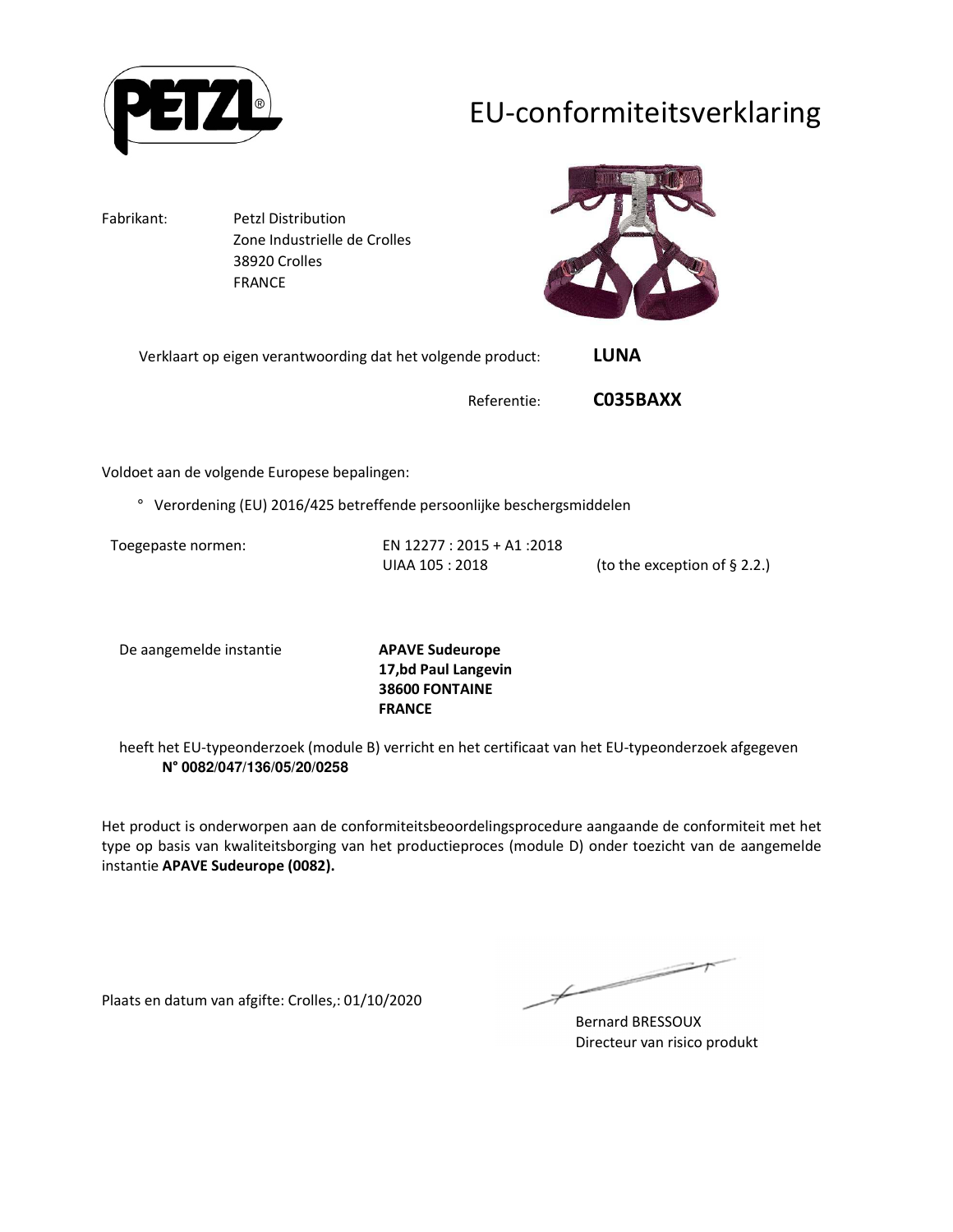

## EU-försäkran om överensstämmelse

Tillverkare: Petzl Distribution Zone Industrielle de Crolles 38920 Crolles FRANCE



Under eget ansvar, tillkännager att följande produkt: **LUNA** 

Produkt referens: **C035BAXX**

Motsvarar följande Europeisk lagstiftning:

° Förordning (EU) 2016/425 om personlig skyddsutrustning

Standarder som används: EN 12277 : 2015 + A1 :2018

UIAA 105 : 2018 (to the exception of § 2.2.)

Den anmälda organ **APAVE Sudeurope**

**17,bd Paul Langevin 38600 FONTAINE FRANCE**

har utfört EU typprövning (modul B) och utfärdat EU typintyget **N° 0082/047/136/05/20/0258**

Produkten omfattas av förfarande för bedömning av överensstämmelse med typ som grundar sig på kvalitetssäkring av produktionen (modul D) under övervakning av det anmälda organet **APAVE Sudeurope (0082).**

Ort och datum för utfärdande: Crolles,: 01/10/2020

Ł

Bernard BRESSOUX Direktör för produktrisk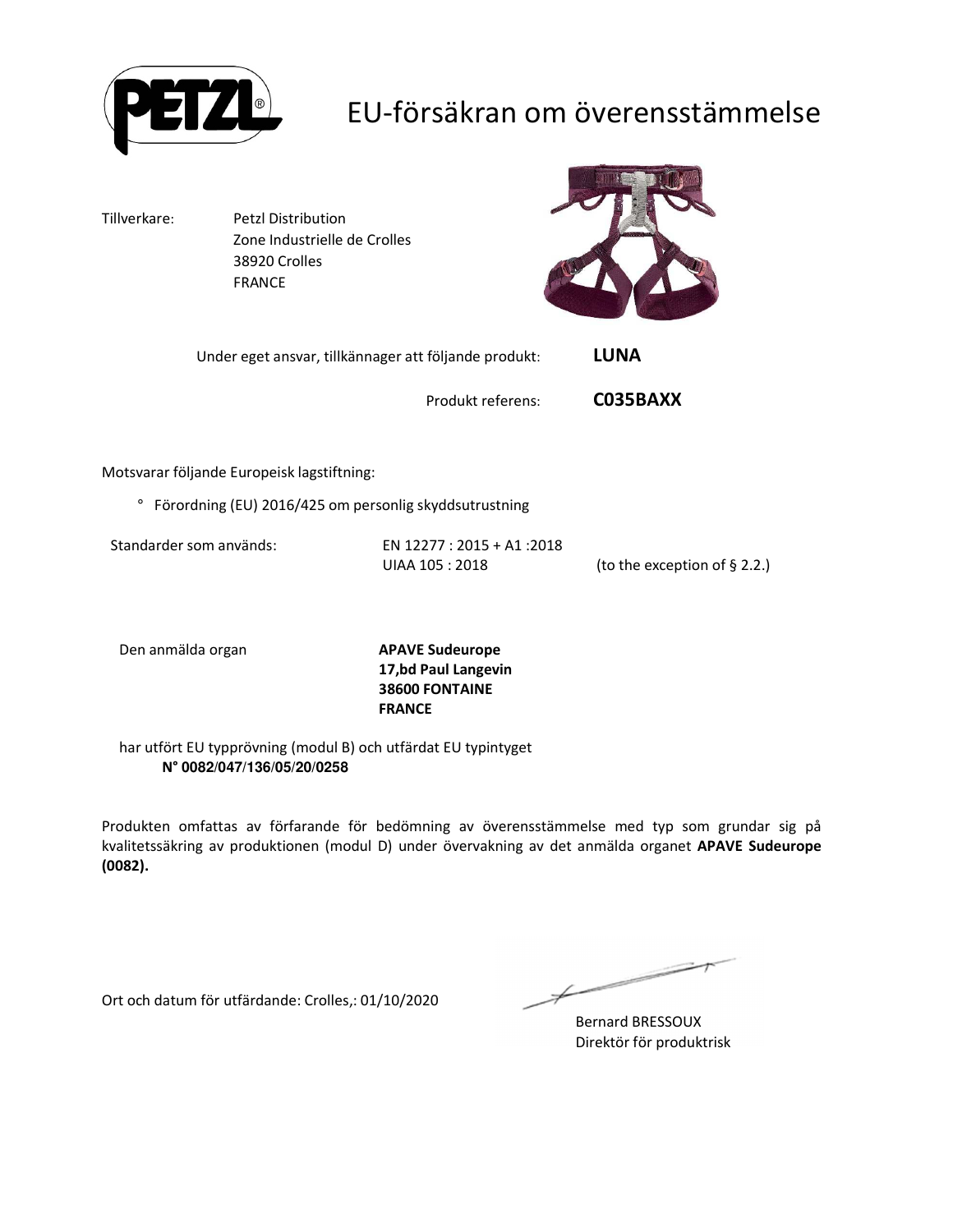

### EU-vaatimustenmukaisuusvakuutus

Valmistaja: Petzl Distribution Zone Industrielle de Crolles 38920 Crolles FRANCE



vakuuttaa yksinomaan omalla vastuullaan, että seuraava tuote: **LUNA** 

Tuotekoodi: **C035BAXX**

Täyttää seuraavien direktiivien vaatimukset:

° Asetus (EU) 2016/425 henkilönsuojaimista

| On seuraavien standardien mukainen: | EN 12277 : 2015 + A1 :2018 |                                 |
|-------------------------------------|----------------------------|---------------------------------|
|                                     | UIAA 105 : 2018            | (to the exception of $\S$ 2.2.) |

Ilmoitetun laitoksen on **APAVE Sudeurope**

**17,bd Paul Langevin 38600 FONTAINE FRANCE**

suorittava taho on tehnyt EU:n tyyppitarkastuksen (moduuli B) ja on myöntänyt EU:n tyyppitarkastussertifikaatin **N° 0082/047/136/05/20/0258**

Tuotteeseen sovelletaan vaatimustenmukaisuuden arviointimenettelyä, joka kohdistuu tyyppiä koskevan vaatimuksenmukaisuuden varmistamiseen ja joka perustuu tuotantoprosessin laadunvarmistukseen (moduuli D) tyyppitarkastuksen suorittavan tahon valvonnan ala **APAVE Sudeurope (0082).**

Antamispaikka ja -päivämäärä: Crolles,: 01/10/2020

 $\overline{\phantom{a}}$ 

Bernard BRESSOUX Tuoteriskijohtaja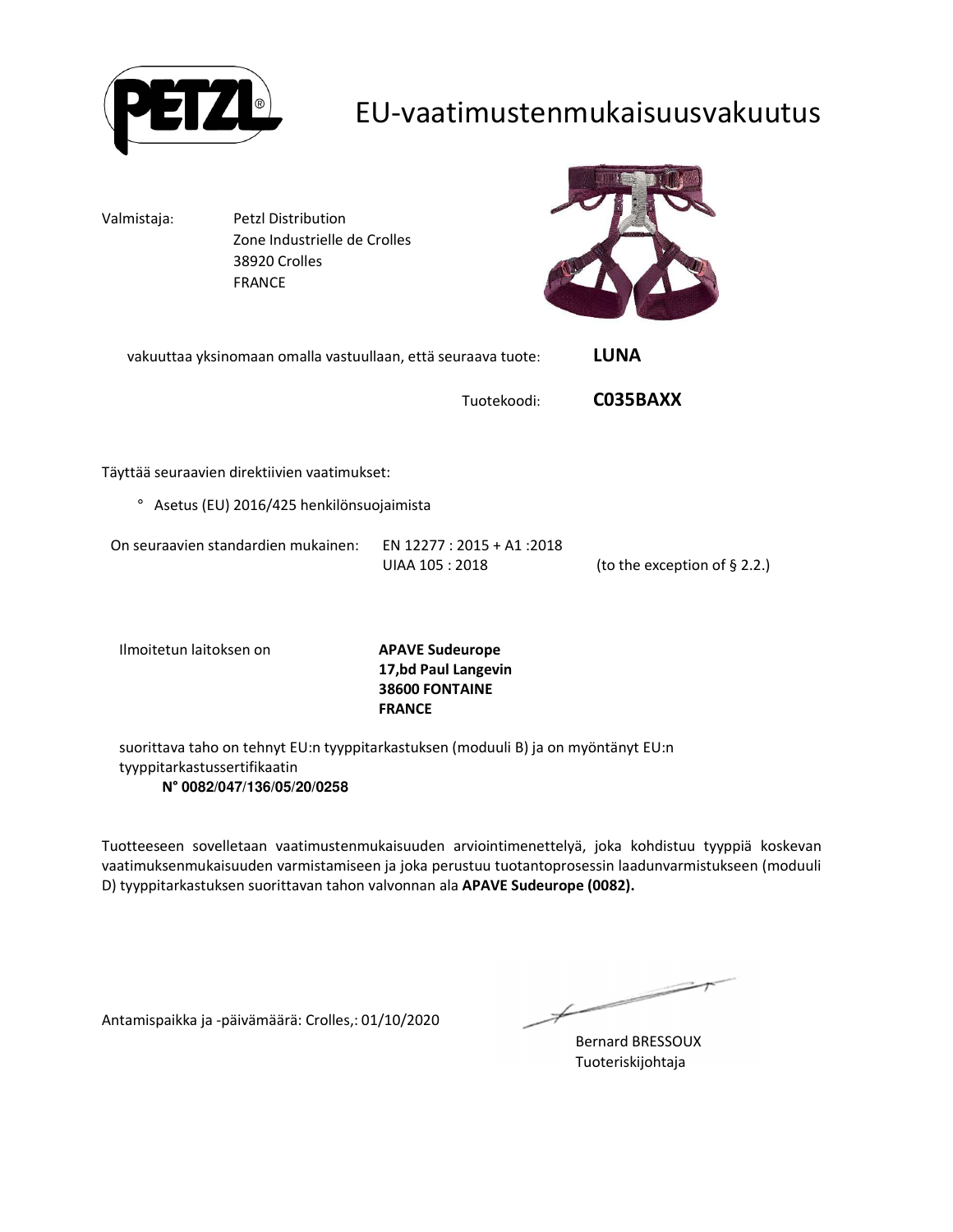

EU samsvarserklæring

Produsent: Petzl Distribution Zone Industrielle de Crolles 38920 Crolles FRANCE



| Erklærer med fullt ansvar at det følgende produktet: | <b>LUNA</b> |
|------------------------------------------------------|-------------|
|                                                      |             |

Referanse: **C035BAXX**

Møter følgende europeiske reguleringer:

° EU regulativ 2016/425 for personlig verneutstyr.

Gjeldende standarder: EN 12277 : 2015 + A1 :2018 UIAA 105 : 2018 (to the exception of § 2.2.)

Det tekniske kontrollorganet **APAVE Sudeurope**

**17,bd Paul Langevin 38600 FONTAINE FRANCE**

har utført EU typekontroll (modul B) og har etablert EU typekontroll sertifikat **N° 0082/047/136/05/20/0258**

Produktet er underlagt vurderingsprosedyrer for konformitet i forhold til type basert på forsikringer om kvalitet i produksjonsprosessen(modul D), under tilsyn av det tekniske kontrollorganet **APAVE Sudeurope (0082).**

Sted og dato for utstedelse: Crolles,: 01/10/2020

Bernard BRESSOUX Produktrisiko Direktør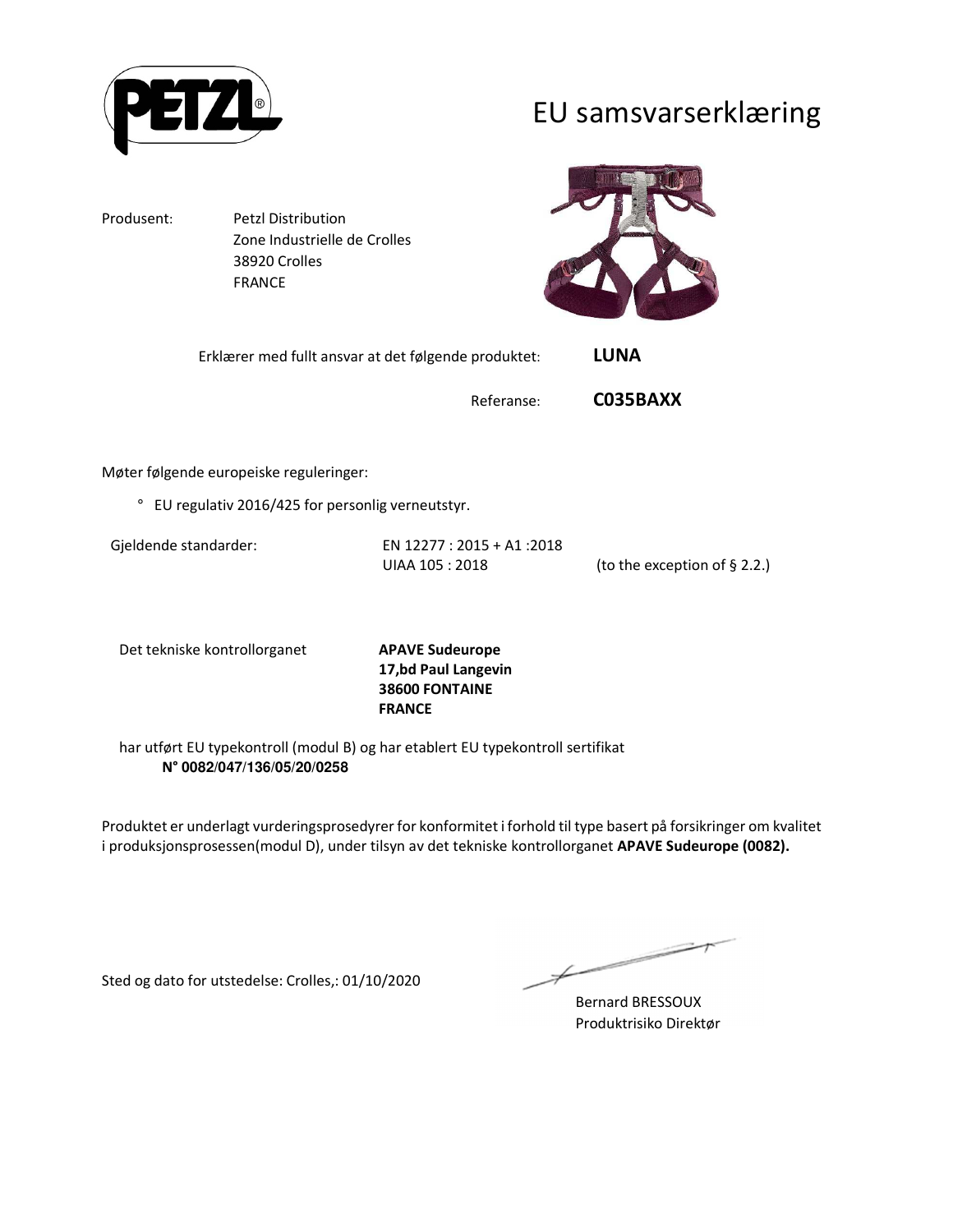

# EU prohlášení o shodě

Výrobce: Petzl Distribution Zone Industrielle de Crolles 38920 Crolles FRANCE



Prohlašuje, na svoji plnou odpovědnost, že následující produkt: **LUNA** 

Kódové označení: **C035BAXX**

Splňuje následující Evropské směrnice:

° Tento produkt splňuje Nařízení (EU) 2016/425 o osobních ochranných prostředcích.

Aplikované normy: EN 12277 : 2015 + A1 :2018 UIAA 105 : 2018 (to the exception of § 2.2.)

Oznámená instituce **APAVE Sudeurope**

**17,bd Paul Langevin 38600 FONTAINE FRANCE**

provedla přezkoušení typu EU (modul B) a vydala certifikát EU o přezkoušení typu **N° 0082/047/136/05/20/0258**

Výrobek podléhá postupu posuzování shody s typem na základě zajištění jakosti výrobního procesu (modul D), pod dohledem oznámené instituce **APAVE Sudeurope (0082).**

Místo a datum vydání: Crolles,: 01/10/2020

Bernard BRESSOUX Ředitel rizik produktů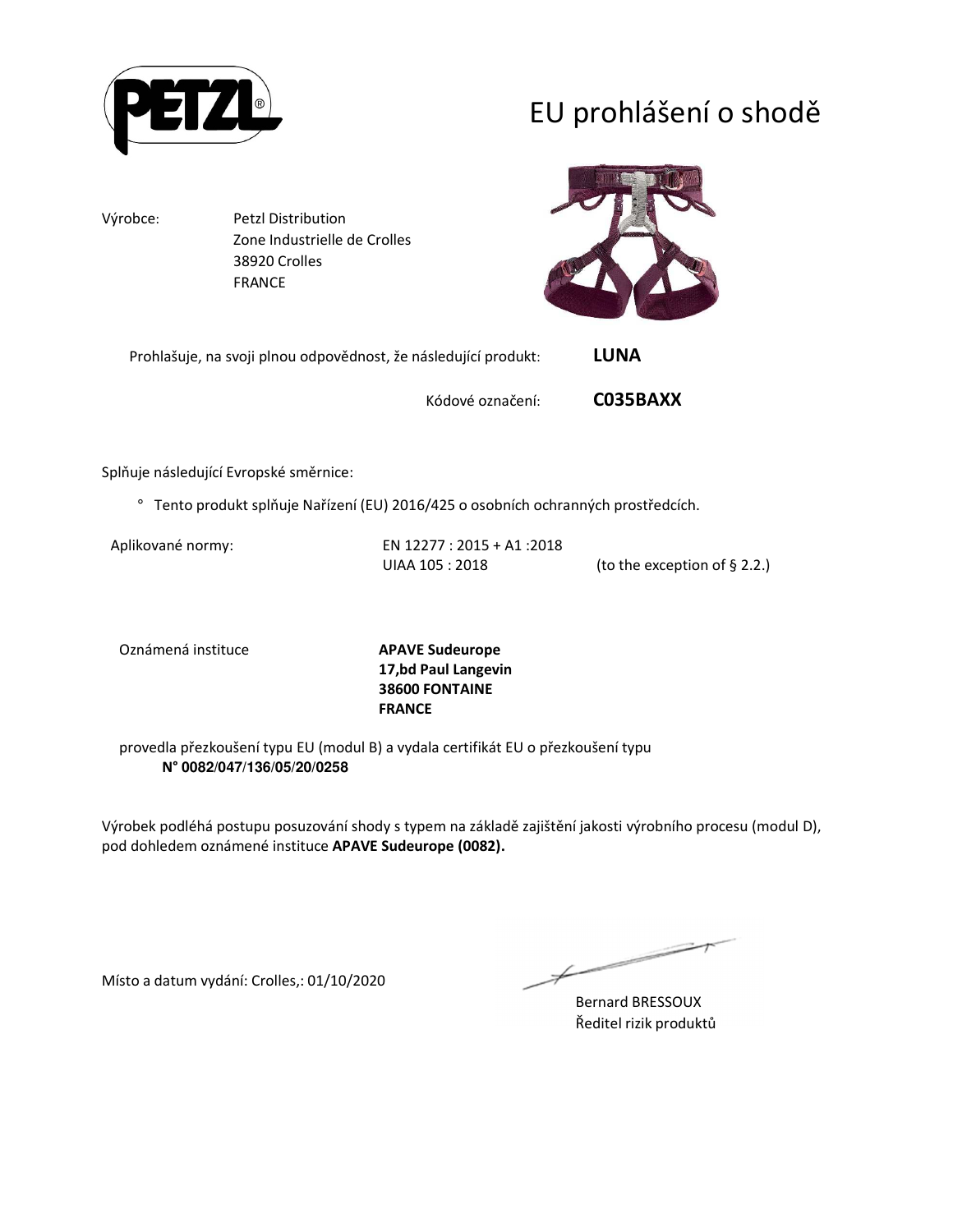

## Deklaracja zgodności UE

Producent: Petzl Distribution

 Zone Industrielle de Crolles 38920 Crolles FRANCE

Deklaruje na swoją wyłączną odpowiedzialność, że następujący produkt: **LUNA** 

Kod: **C035BAXX**

Jest zgodny z następującym prawodawstwem europejskim:

° Rozporządzenie (UE) 2016/425 w sprawie środków ochrony indywidualnej.

Zastosowane normy: EN 12277 : 2015 + A1 :2018 UIAA 105 : 2018 (to the exception of § 2.2.)

Jednostka notyfikowana **APAVE Sudeurope**

**17,bd Paul Langevin 38600 FONTAINE FRANCE**

przeprowadziła badanie typu UE (moduł B) i wydała certyfikat badania typu UE **N° 0082/047/136/05/20/0258**

Produkt podlega procedurze oceny zgodności z typem w oparciu o zapewnienie jakości procesu produkcji (moduł D) pod nadzorem jednostki notyfikującej **APAVE Sudeurope (0082).**

Miejsce i data wydania: Crolles,: 01/10/2020

Bernard BRESSOUX Dyrektor ryzyka produktu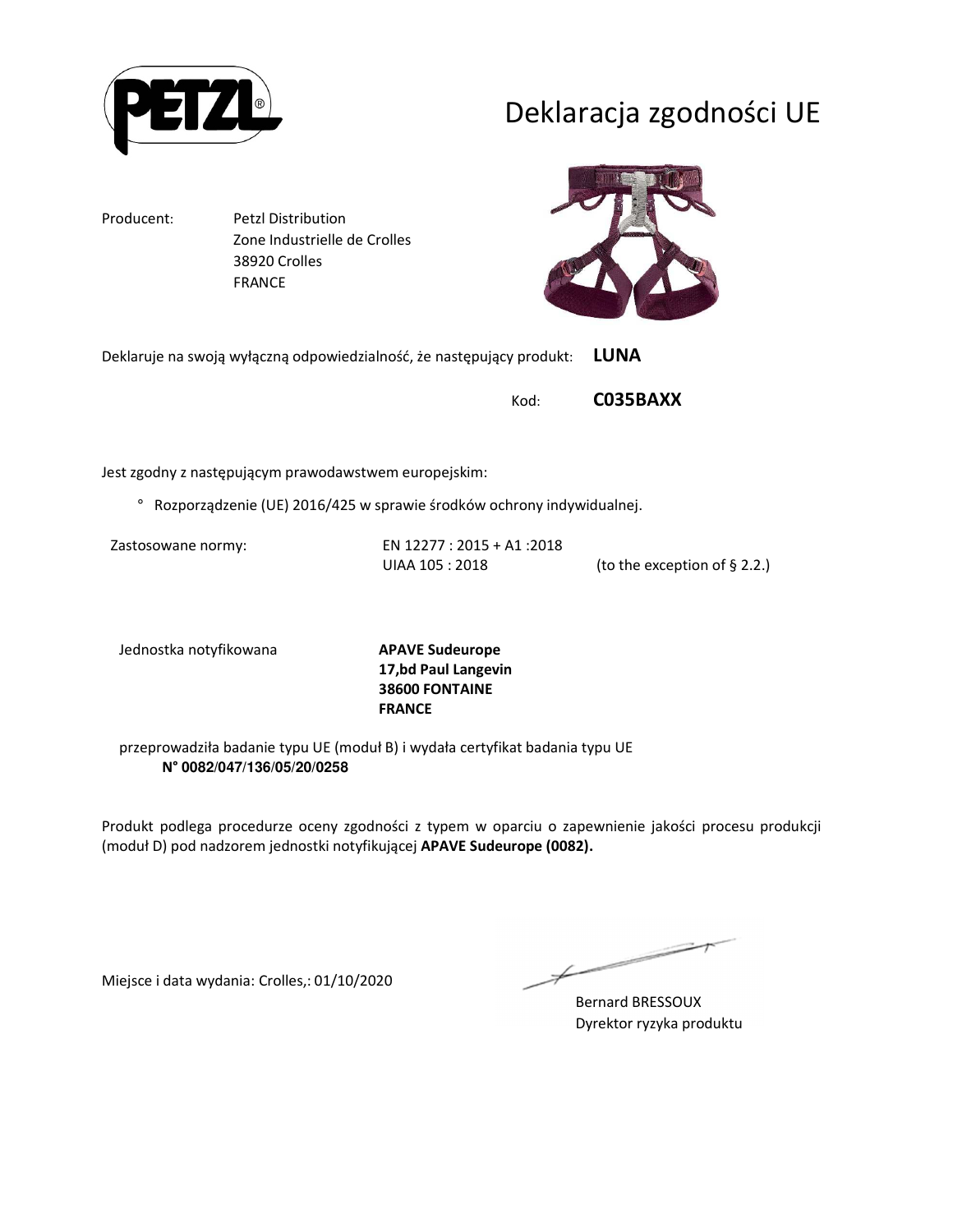

## EU izjava o skladnosti

Proizvajalec: Petzl Distribution Zone Industrielle de Crolles 38920 Crolles FRANCE



S polno odgovornostjo izjavlja, da izdelek: **LUNA** 

Oznaka izdelka: **C035BAXX**

Ustreza naslednjim evropskim predpisom:

° Uredba (EU) 2016/425 o osebni varovalni opremi.

Veljavni standardi: EN 12277 : 2015 + A1 :2018 UIAA 105 : 2018 (to the exception of § 2.2.)

Priglašeni organ **APAVE Sudeurope 17,bd Paul Langevin 38600 FONTAINE FRANCE**

je opravil EU-pregled tipa (modul B) in izdal certifikat o EU-pregledu tipa **N° 0082/047/136/05/20/0258**

Izdelek je predmet postopka presoje za skladnost s tipom na podlagi zagotavljanja kakovosti proizvodnega procesa (modul D), pod nadzorom priglašenega organa **APAVE Sudeurope (0082).**

Kraj in datum izdaje: Crolles,: 01/10/2020

Bernard BRESSOUX Direktor tveganj proizvode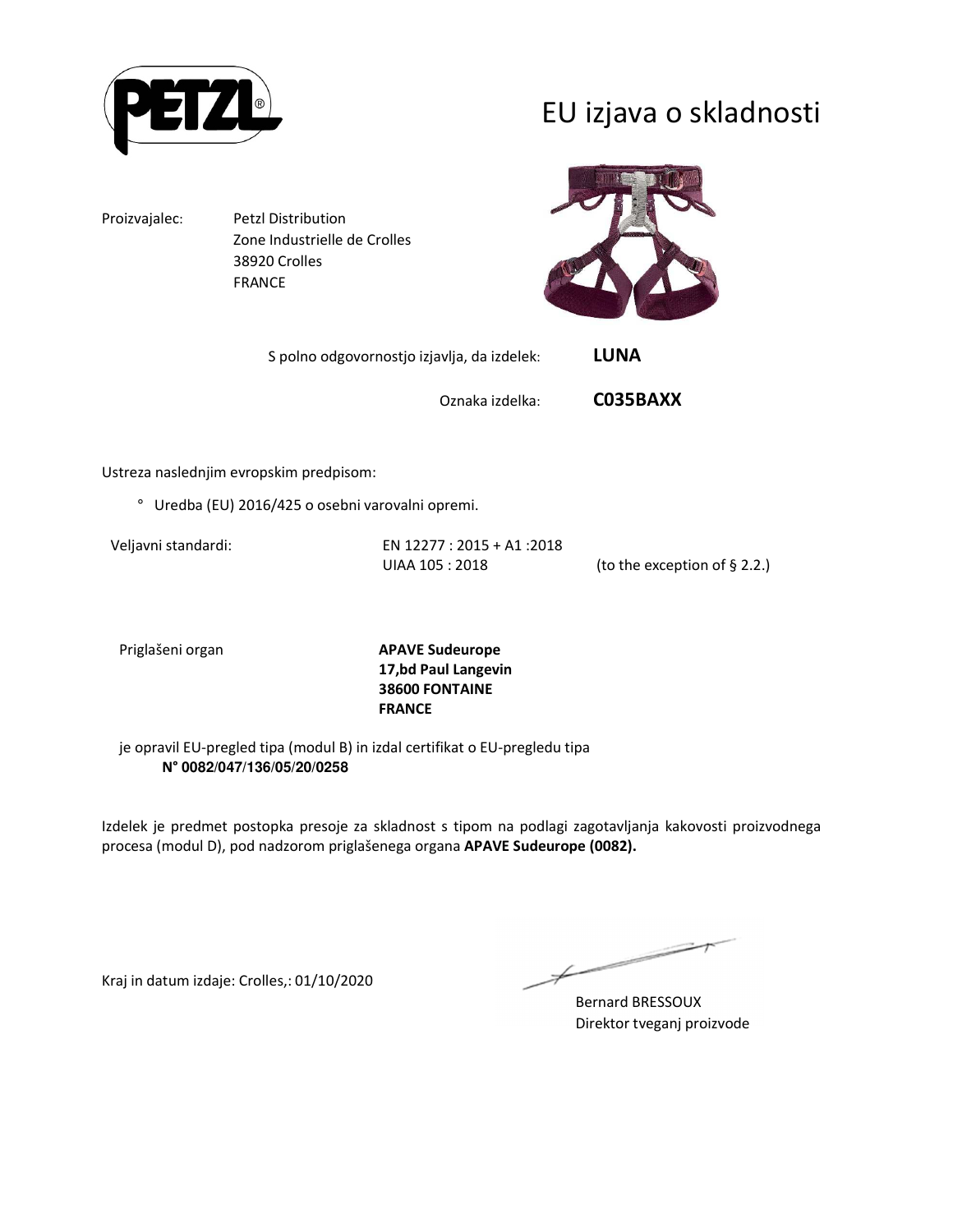

# EU megfelelőségi nyilatkozat

A gyártó: Petzl Distribution Zone Industrielle de Crolles 38920 Crolles FRANCE



| Ezúton nyilatkozik, hogy a következő termék: | LUNA |
|----------------------------------------------|------|
|                                              |      |

Cikkszám: **C035BAXX**

Megfelel a következő európai szabványoknak:

° 2016/425 számú (EU) rendelet az egyéni védőeszközökről.

Alaklamazandó előírások: EN 12277 : 2015 + A1 :2018

UIAA 105 : 2018 (to the exception of § 2.2.)

A notifikált szervezet **APAVE Sudeurope**

**17,bd Paul Langevin 38600 FONTAINE FRANCE**

elvégzi az EU-típusvizsgálatot (B. modul) és kiállítja az EU minőségtanúsítványt **N° 0082/047/136/05/20/0258**

A terméket notifikált szervezet ellenőrzése alatt a gyártási folyamat minőségbiztosításán alapuló típusmegfelelőségi vizsgálatnak vetik alá (D. Modul) **APAVE Sudeurope (0082).**

A kiállítás helye és dátuma: Crolles,: 01/10/2020

Bernard BRESSOUX Termék kockázati igazgató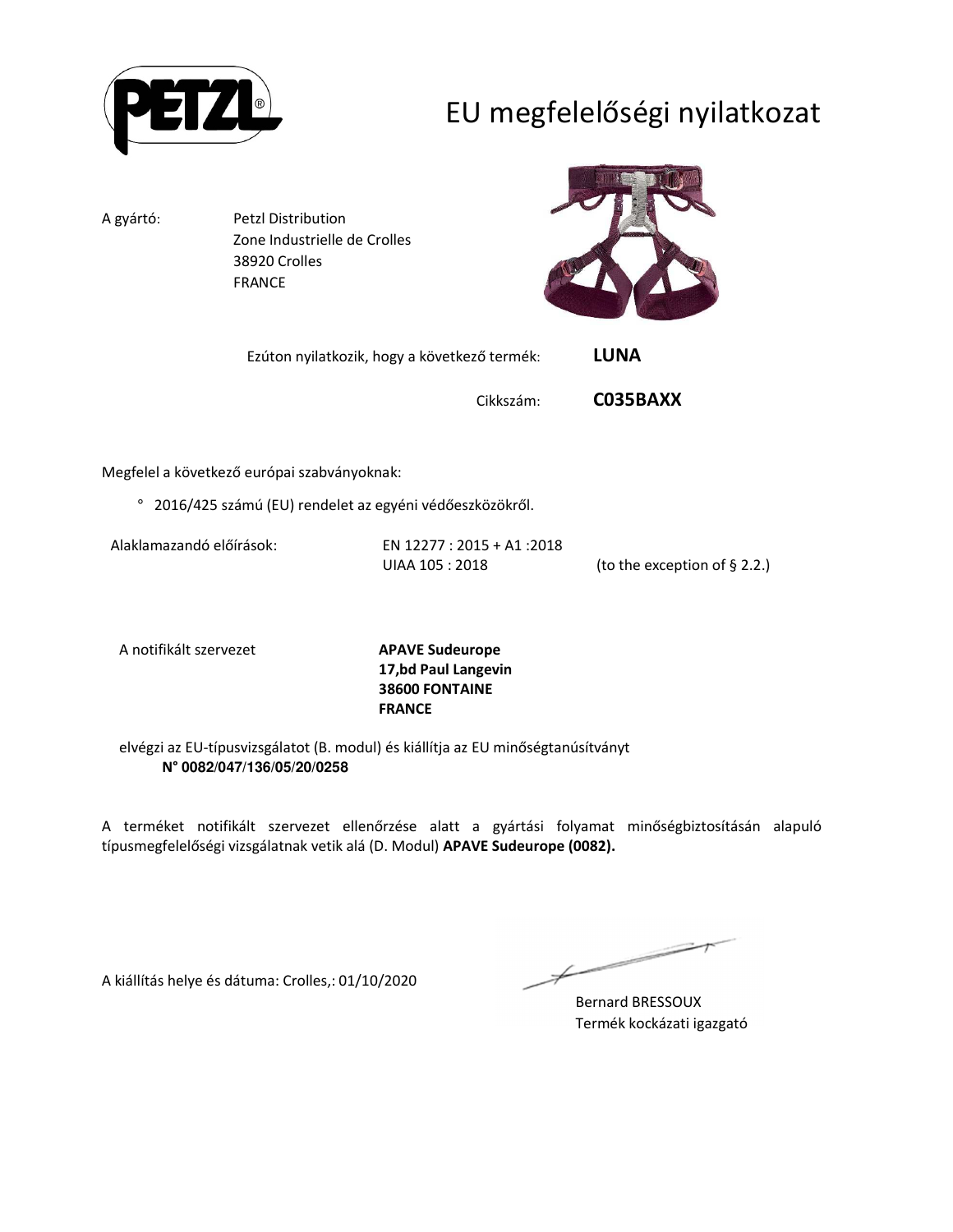

#### Декларация ЕС за съответствие

Производителят: Petzl Distribution Zone Industrielle de Crolles 38920 Crolles FRANCE



Декларира под своя лична отговорност, че продуктът: **LUNA** 

Референтен номер: **C035BAXX**

Е в съответствие със следните европейски нормативни документи:

° Регламент (ЕС) 2016/425 относно личните предпазни средства.

Приложими стандарти: EN 12277 : 2015 + A1 :2018 UIAA 105 : 2018 (to the exception of § 2.2.)

Нотифицираният орган **APAVE Sudeurope**

**17,bd Paul Langevin 38600 FONTAINE FRANCE**

е осъществил изследване ЕС на типа (модул В) и е издал сертификат за изпитание ЕС на типа **N° 0082/047/136/05/20/0258**

Продуктът е преминал процедура за изследване съответствието на типа въз основа на осигуряване на качеството на производството (модул D) под контрола на нотифициран орган **APAVE Sudeurope (0082).**

място и дата на издаване: Crolles,: 01/10/2020

Bernard BRESSOUX директор на риска за продукти